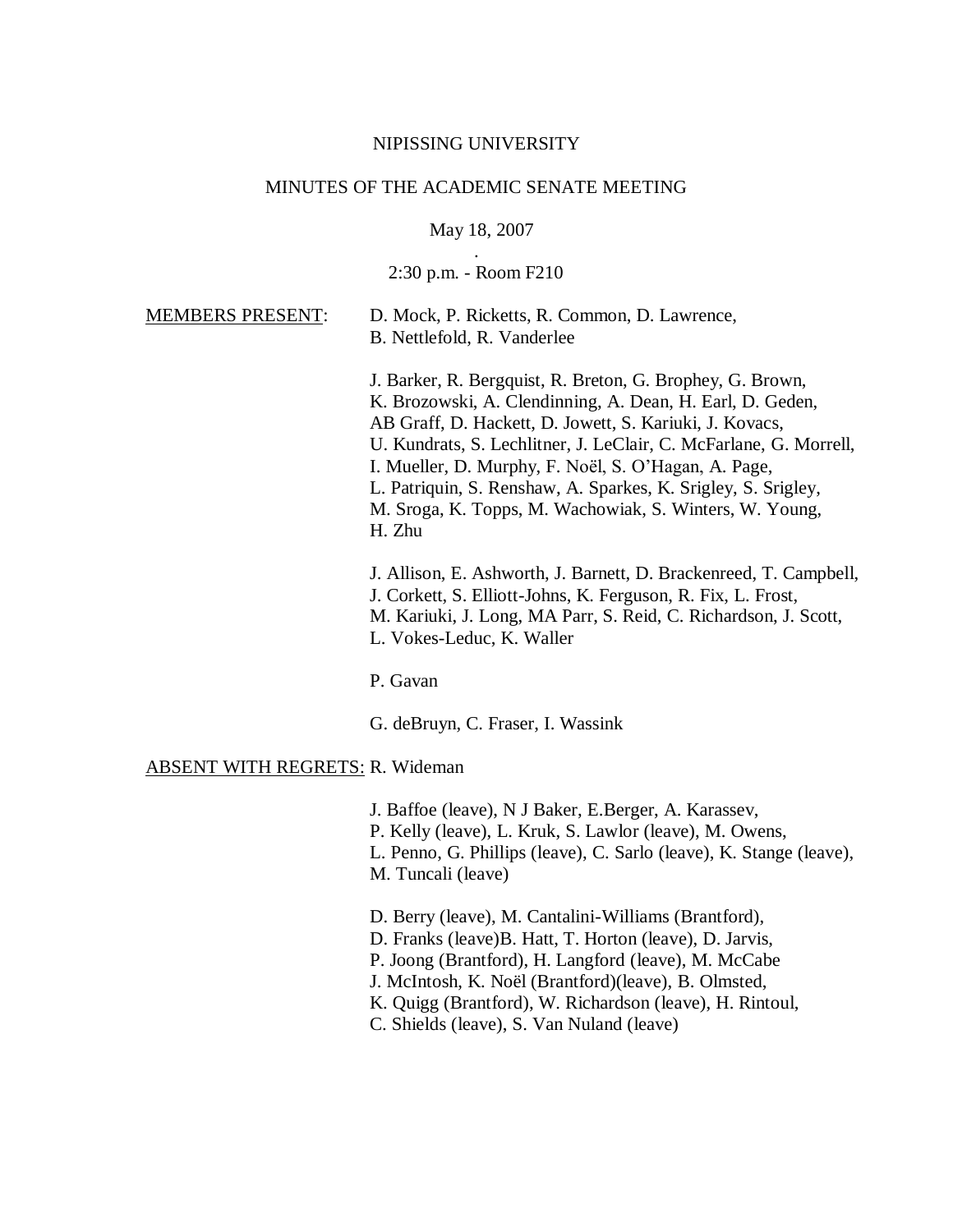| <b>ABSENT:</b>   | W. Borody, R. Breton, N. Brown, R. Brozowski, E. Cholewa,<br>P. Chow, P. Cook, T. Curwen, T. Dokis, D. Flynn, D. Hall,<br>D. Hemsworth, J. Knox, T. Koivukoski, E. Mattson, S. Mayhall,<br>K. McCullough, S. Muhlberger, P. Nosko, T. Parkes, G. Pyle,<br>D. Rowbotham, J. Ryan, M. Saari, B. Schreyer, D. Tabachnick,<br>R. Teigrob, V. Valov, D. Walters, A. Weeks |
|------------------|----------------------------------------------------------------------------------------------------------------------------------------------------------------------------------------------------------------------------------------------------------------------------------------------------------------------------------------------------------------------|
|                  | AM Aquino, A. Bell, K. Clausen, R. Davis, H. Gardner,<br>R. Graham, D. Gosse, C. Harvey, L. Keuhl, K. Kirkwood,<br>G. Laronde, R. Lynn, K. MacLeod, N. Maynes, B. McMahon,<br>M. Parr, J. Price, C. Ricci, O. Ridler, T. Ryan, G. Sharpe,<br>I. Sinfield, M. Szackas, N. Zur Nedden                                                                                  |
|                  | M. Couchie                                                                                                                                                                                                                                                                                                                                                           |
|                  | D. Pletzer                                                                                                                                                                                                                                                                                                                                                           |
|                  | T. Benevides                                                                                                                                                                                                                                                                                                                                                         |
|                  | J. Fortier                                                                                                                                                                                                                                                                                                                                                           |
| <b>MOTION 1:</b> | Moved by K. Topps, seconded by D. Geden that the minutes of the<br>regular meeting of the Academic Senate dated April 5, 2007 be adopted.                                                                                                                                                                                                                            |

**ANNOUNCEMENTS** 

CARRIED

The President began his announcements by commenting on the number of government grants that have been given to Nipissing University in the past month. Fednor has announced a \$500K grant towards the new academic and research wing and a \$45K grant for the conceptual drawings for the new Library/ Learning Centre. The Northern Ontario Heritage Fund has given Nipissing \$1M for the new academic and research wing. The Brantford expansion is the recipient of \$1M from the provincial government. On May 1, the President, accompanied by the President of Canadore College and MPP Monique Smith, met with the Minister of Training, Colleges and Universities, Chris Bentley, to push for funding for the Library/Learning Centre. The Minister indicated that this project is top priority on the Ministry's list because of the critical space needs and the fact the project is in conjunction with Canadore College.

In April, the Consolidated Committee heard 16 applications for promotion and tenure. The President was delighted to report one full professor, five associate professors and 10 tenure applications were approved.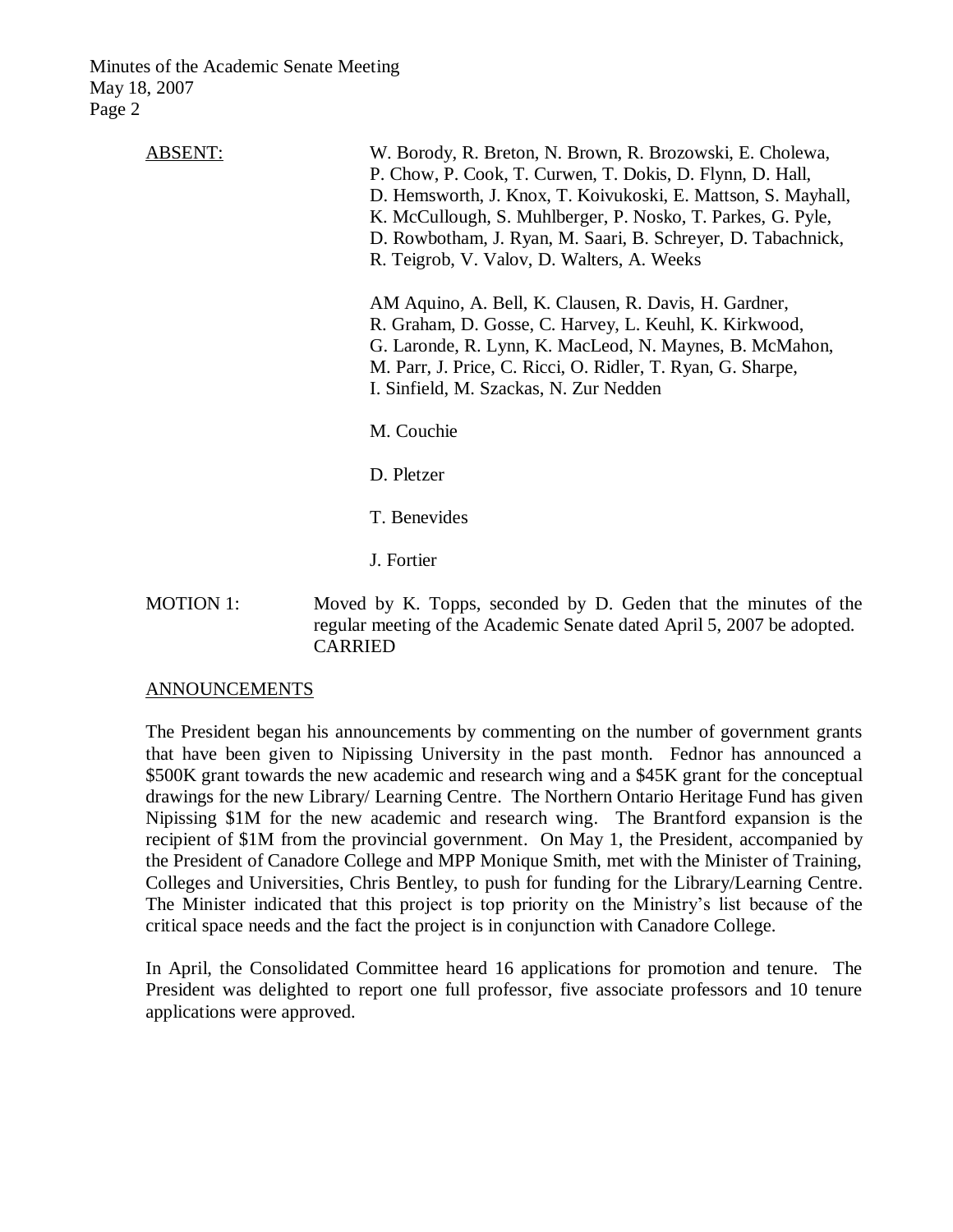> The President commented on the problems that have occurred in the IT area. He noted that it is affecting all areas but especially the Registrar's office. New hardware is now onsite and it is hoped that all systems will be up and running this weekend. These challenges are occurring at a pivotal time of year for the university.

> The Family Campaign for the Library/ Learning Centre was launched this week and the President was pleased that to date, \$125K has been pledged from the internal group. He noted that it is encouraging when the internal community is committed to the project as it sends a strong message to potential external donors.

> Convocation is the highlight of our year and the President encouraged senators to attend at least one ceremony. He reminded senators it is an exciting time for graduates and their families and the list of honorary degree recipients is impressive.

> The Vice-President of Finance and Administration was invited to provide a brief synopsis of the 2007-08 budget. Ms. Paine-Mantha distributed a summary package that outlined the steps that were used to arrive at the budget. She noted that as always, there are more requests than there are funds, so choices were made based on the goals of the Strategic Plan. Any funds received from the provincial government at the end of the fiscal year are being applied to the various capital projects. This is a deficit budget and it has been approved by the Board of Governors.

> The Vice-President Academic and Research congratulated Senator Price, the recipient of this year's Chancellor's Award for Excellence in Teaching, and Professor Dean Decaire the recipient of the Nipissing University Award for Part-Time Teaching. He was also pleased to report that Senator Murton is the recipient of a three-year SSHRC grant and Senator Jarvis is the recipient of an International Opportunities Fund Grant in collaboration with Brock University and University of Cambridge. The Vice President also extended his congratulations to Senator Hackett for the publication of his new book *Living in the Environment.* He expressed his hope that this new book will be used in introductory courses for environmental studies.

> The restructuring of the Faculty of Arts and Science is ongoing and the Vice President indicated that he would like to bring a plan forward to the June Senate. He reiterated the President's comments about the importance of convocation to the students and their parents.

> In his announcements, the Dean of Arts of Science also congratulated Senator Hackett on his book publication and was very pleased to state that Senator Brophey had successfully defended his doctoral thesis. He also offered his condolences to the MacDonald family in the sudden and tragic death of their son Jeremy, a history and political science student.

> The new NUSU President, Genevieve deBruyn introduced herself as well as the VP Internal, Ian Wassink and the VP Student Life, Candice Fraser.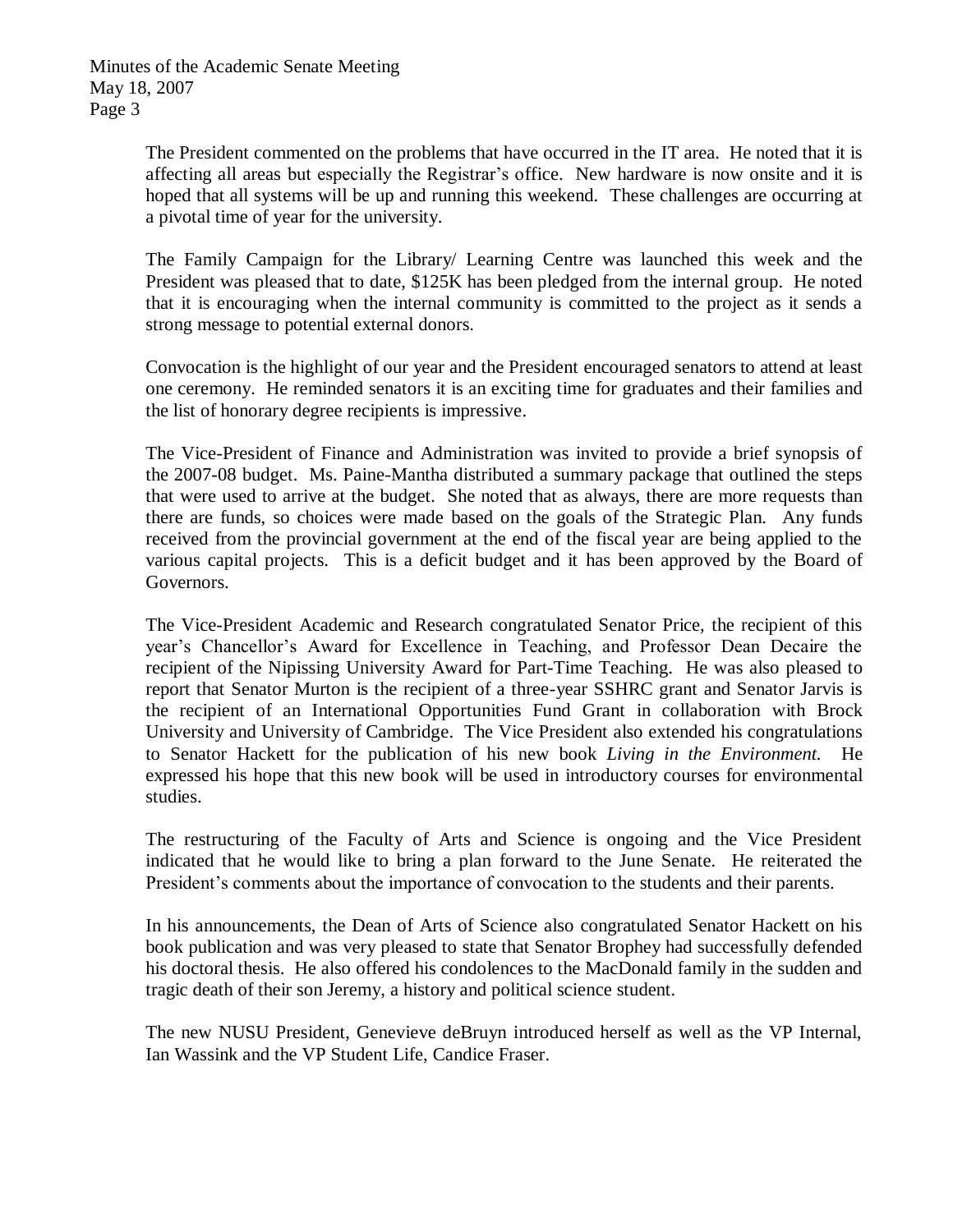## REPORTS OF STANDING COMMITTEES

Executive Committee

Annual Report

MOTION 2: Moved by D. Mock, seconded by AB Graff that the Annual Report of the Senate Executive Committee dated May 1, 2007 be received. CARRIED

May 10, 2007 Report

MOTION 3: Moved by D. Mock, seconded by AB Graff that the Report of the Senate Executive Committee dated May 10, 2007 be received. CARRIED

Academic Planning Committee

Annual Report

MOTION 4: Moved by P. Ricketts, seconded by J. Barnett that the Annual Report of the Academic Planning Committee dated May 18, 2007 be received. CARRIED

May 18, 2007 Report

MOTION 5: Moved by P. Ricketts, seconded by R. Fix that the Report of the Academic Planning Committee dated May 18, 2007 be received. CARRIED

MOTION 6: Moved by P. Ricketts, seconded by F. Noël that Senate grant Stage 1 approval to develop a Master of Arts in History, as outlined in the attached document. CARRIED

University Curriculum Committee

Annual Report

MOTION 7: Moved by P. Ricketts, seconded by C. McFarlane that the Annual Report of the University Curriculum Committee dated May 18, 2007 be received. CARRIED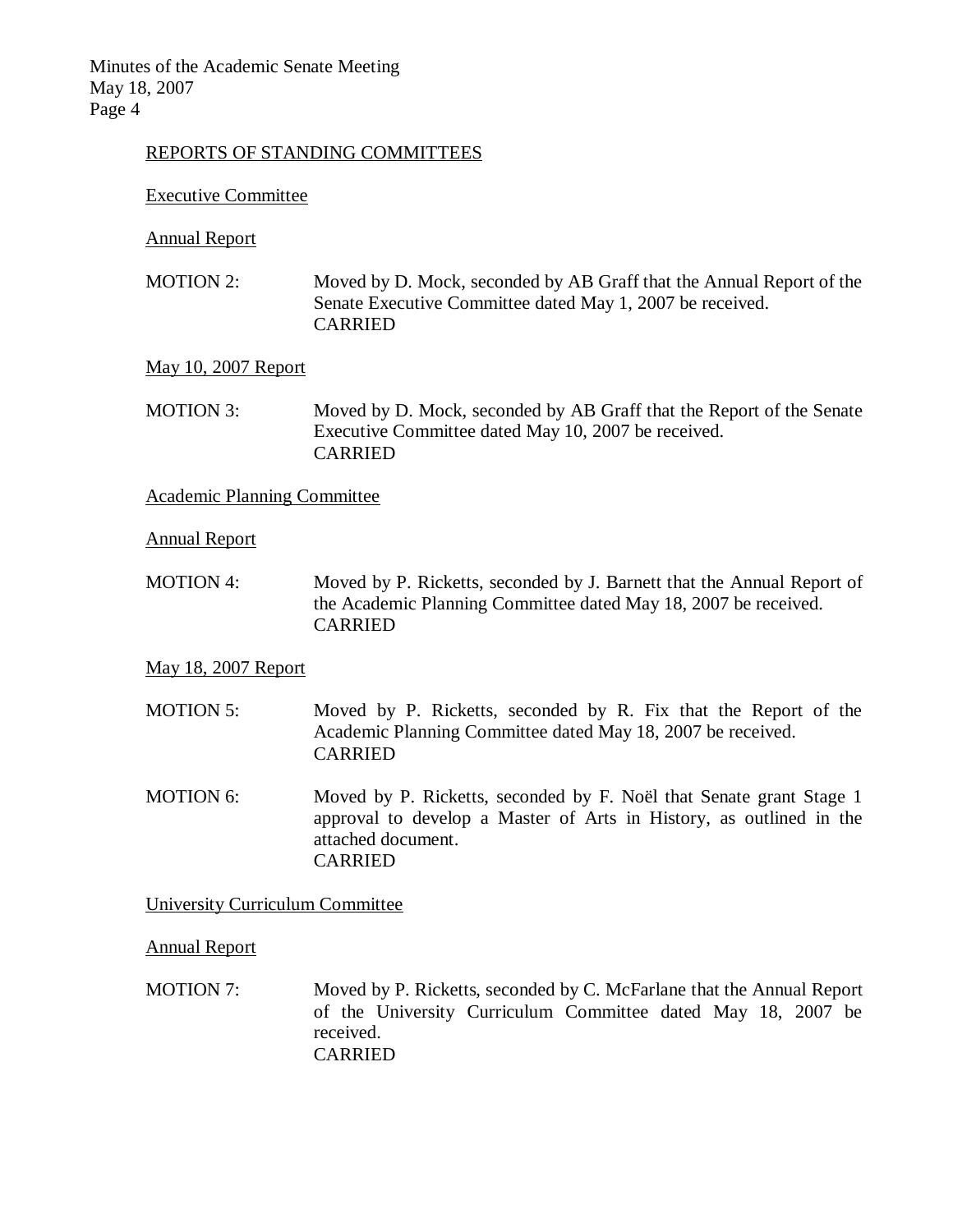May 18, 2007 Report

| MOTION 8: | Moved by P. Ricketts, seconded by I. Wassink that the Report of the |
|-----------|---------------------------------------------------------------------|
|           | University Curriculum Committee dated May 18, 2007 be received.     |
|           | <b>CARRIED</b>                                                      |

- MOTION 9: Moved by P. Ricketts, seconded by S. Reid that Senate approved the following consolidated motions relating to the Nipissing/Laurier Bachelor of Education Concurrent program, as outlined in the attached document to:
	- (a) modify the Nipissing/Laurier Concurrent program from a 4-year to a 5-year program;
	- (b) add EDUC 4687 Observation and Practice Teaching 5, a 3-credit course, and EDUC 4697 Observation and Practice Teaching 5, a 3-credit course;
	- (c) modify Primary/Junior and Junior/Intermediate Year 1,2,3, and 4 Practicum course descriptions for:
		- (i) EDUC 4641
		- (ii) EDUC 4661
		- (iii) EDUC 4671
		- (iv) EDUC 4686
		- (v) EDUC 4651
		- (vi) EDUC 4681
		- (vii) EDUC 4591
		- (viii) EDUC 4696;
	- (d) modify the credit value of EDUC 4686 and EDUC 4696, Primary/Junior and Junior Intermediate Practicum courses from 3 credits to 1 credit;
	- (e) modify the number of attempts to complete Year 4 Practicum courses EDUC 4686 and EDUC 4696;
	- (f) change the degree requirements for the Primary/Junior and Junior/Intermediate programs.
		- CARRIED
- MOTION 10: Moved by P. Ricketts, seconded by R. Common that Senate approve the following consolidated motions relating to the MEd program, as outlined in the attached document to:
	- (a) remove the admission requirement of one year teaching experience from both the part-time and full-time MEd programs;
	- (b) add a period of study of a maximum of three years for students enrolled in the full-time MEd program. CARRIED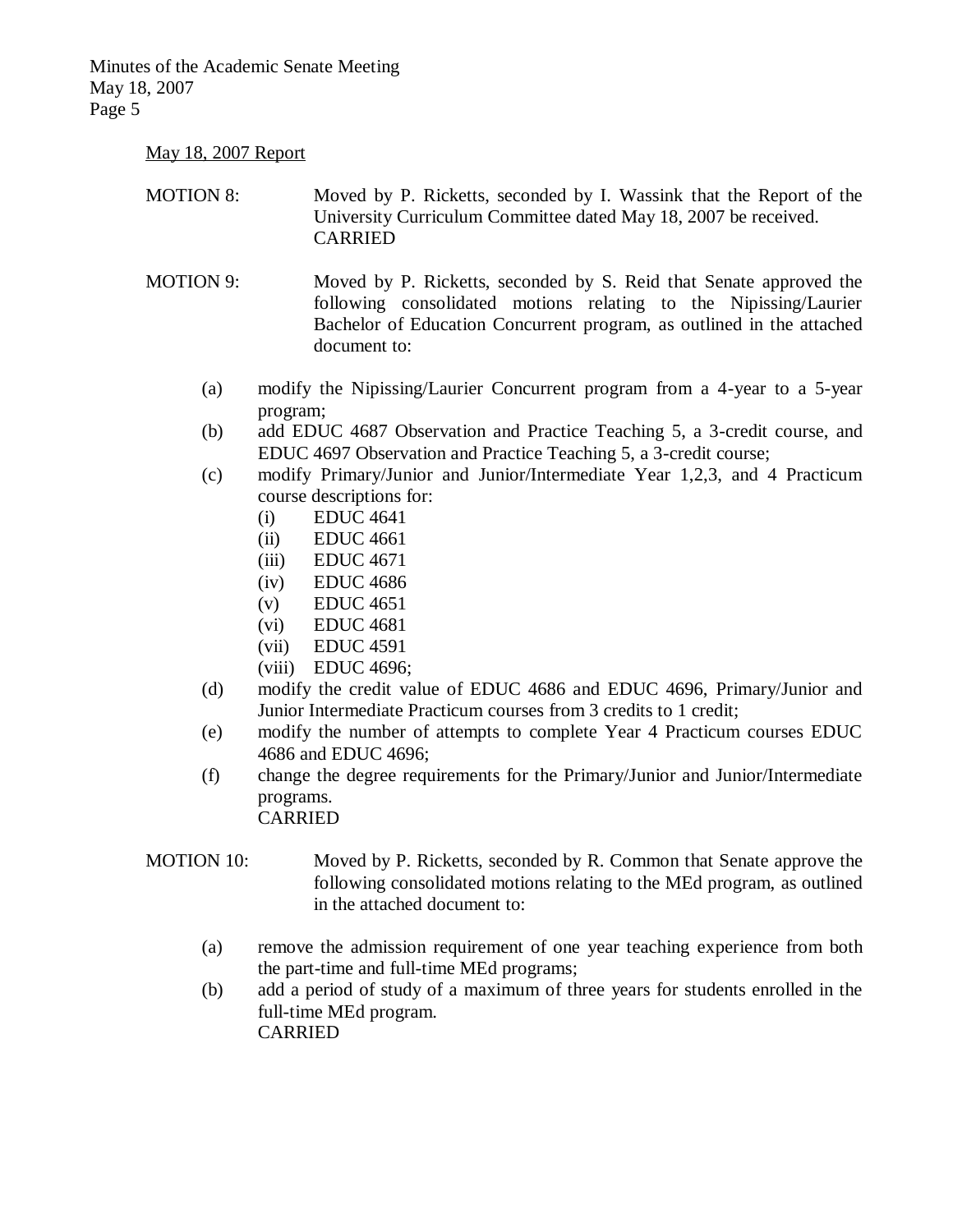- MOTION 11: Moved by P. Ricketts, seconded by T. Campbell that Senate add UNIV2011 Introduction to Community Service-Learning, a 3 credit course, to all programs, and that this course be offered through the Office of the Dean of Arts and Science along with UNIV1011. CARRIED MOTION 12: Moved by P. Ricketts, seconded by A. Page that Senate approve to
	- modify the prerequisite for NURS2037 Pharmacology, a 3-credit course, as outlined in the attached document. CARRIED
- MOTION 13: Moved by P. Ricketts, seconded by D. Geden that Senate approve to modify the prerequisites and co-requisites for FAVA3047 Seminar in Art, a 3-credit course, as outlined in the attached document. CARRIED

Library Committee

MOTION 14: Moved by B. Nettlefold, seconded by M. Sroga that the Annual Report of the Library Committee dated May 5, 2007 be received. CARRIED

Distance Education Committee

MOTION 15: Moved by A. Sparkes, seconded by J. Barker that the Annual Report of the Distance Education Committee dated April 24, 2007 be received. CARRIED

# Cultural Affairs Committee

MOTION 16: Moved by C. Richardson, seconded by J. Barnett that the Annual report of the Cultural Affairs Committee, dated May 1, 2007, be received. CARRIED

Appointments, Promotions and Tenure Committee

MOTION 17: Moved by J. Long, seconded by L. Frost that the Annual Report of the Appointments, Promotions and Tenure Committee dated April 12, 2007 be received. CARRIED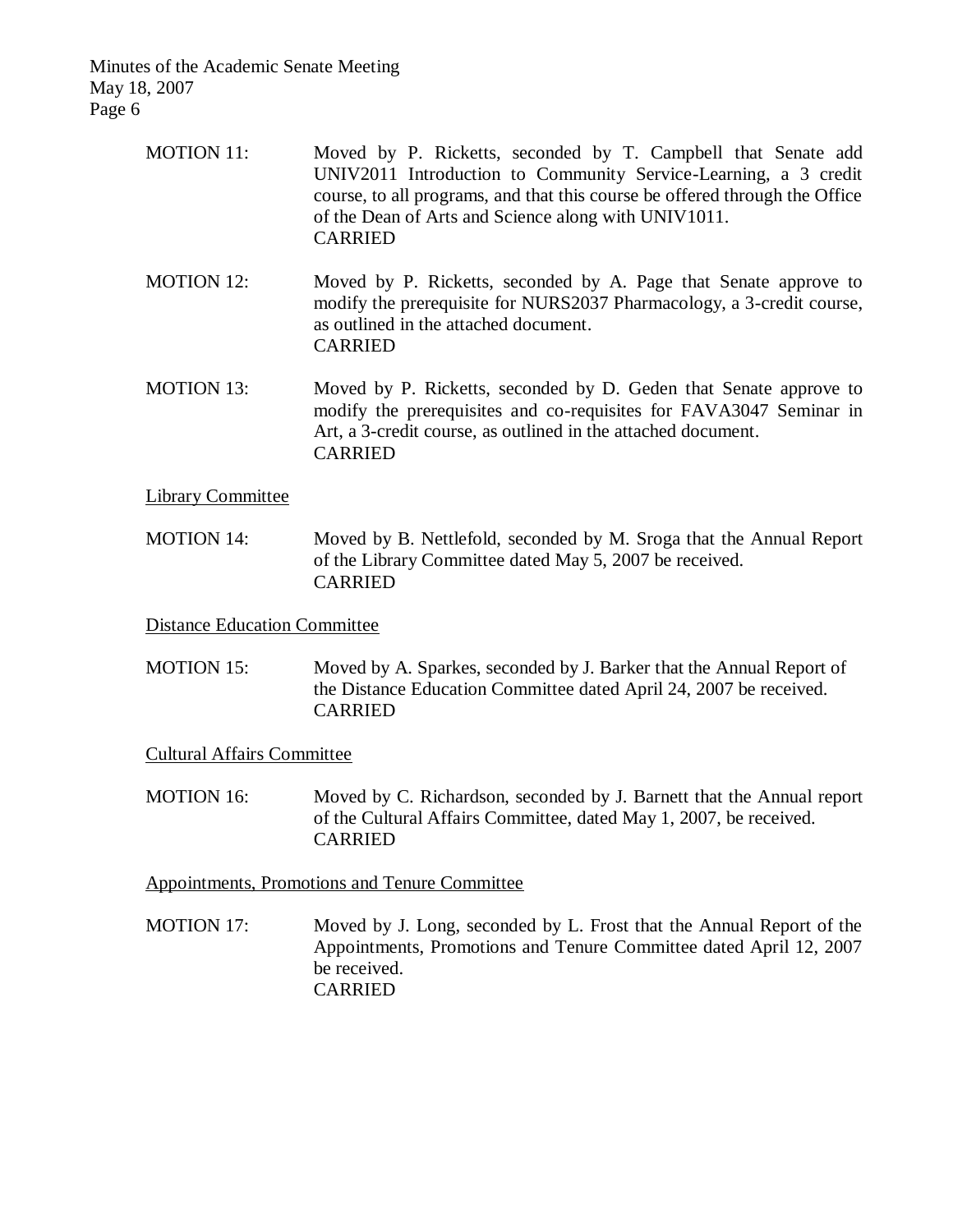Student Affairs Committee

MOTION 18: Moved by D. Hackett, seconded by AB Graff that the Annual Report of the Student Affairs Committee dated May 3, 2007 be received. CARRIED

Student Academic Standing Appeals and Petitions Committee

MOTION 19: Moved by R. Bergquist, seconded by M. Sroga that the Annual report of the Student Academic Standing, Appeals and Petitions Committee, dated May 7, 2007, be received. CARRIED

By-Laws and Striking Committee

MOTION 20: Moved by K. Brozowski, seconded by K. Srigley that the Annual Report of the By-Laws and Striking Committee dated March 27, 2007 be received. CARRIED

Honorary Degrees Committee

MOTION 21: Moved by D. Mock, seconded AB Graff that the Annual Report of the Honorary Degrees Committee dated April 25, 2007 be received. CARRIED

Admissions, Promotions and Petitions Committee

Annual Report

MOTION 22: Moved by A. Sparkes, seconded by K. Srigley that the Annual Report of the Admissions, Promotions and Petitions Committee dated April 13, 2007 be received. CARRIED

Report of April 13, 2007

MOTION 23: Moved by A. Sparkes, seconded by AB Graff that the Report of the Admissions, Promotions and Petitions Committee dated April 13, 2007 be received. CARRIED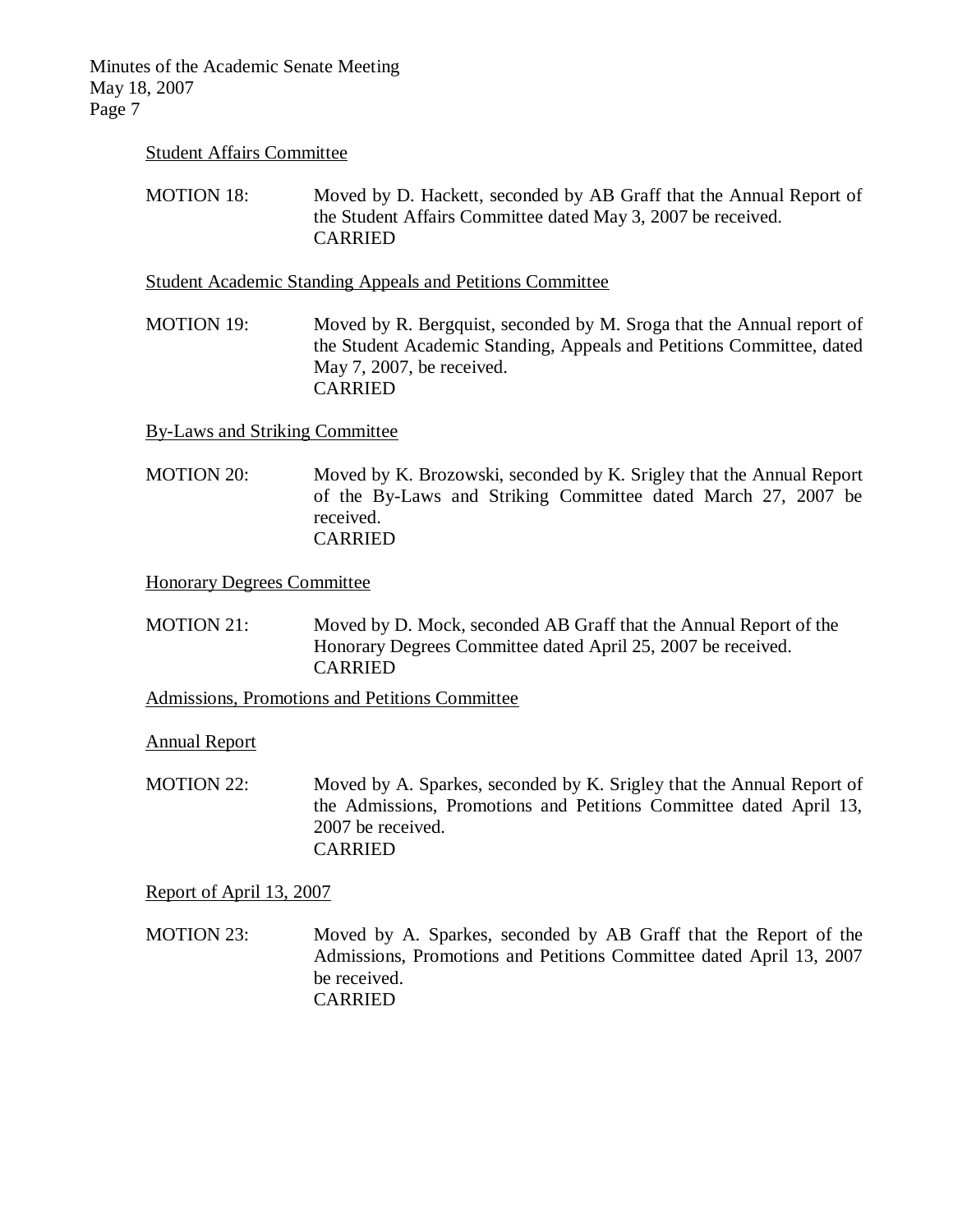## University Research Council

## Annual Report

MOTION 24: Moved by P. Ricketts, seconded by C. McFarlane that the Annual Report of the University Research Council dated May 18, 2007 be received. CARRIED

## May 18, 2007 Report

MOTION 25: Moved by P. Ricketts, seconded by C. McFarlane That the Report of the University Research Council dated May 18, 2007 be received. CARRIED

Academic Computing Committee

MOTION 26: Moved by K. Waller, seconded by M. Kariuki that the Annual Report of the Academic Computing Committee dated May 3, 2007 be received. CARRIED

Concurrent Education Coordinating Committee

MOTION 27: Moved by K. Ferguson, seconded by C. Richardson that the Annual Report of the Concurrent Education Coordinating Committee dated March 27, 2007 be received. **CARRIED** 

# **ELECTIONS**

Elect one Senator to the Pension and Benefits Committee for a two-year term

K. Topps nominated D. Hall

### **Acclaimed: D. Hall**

**Elect one Senator to the Search Committee for the tenure track position in History** 

A. Clendinning nominated C. McFarlane

MOTION 28: Moved by S. Srigley, seconded by L. Patriquin that nominations cease. CARRIED

## **Acclaimed: C. McFarlane**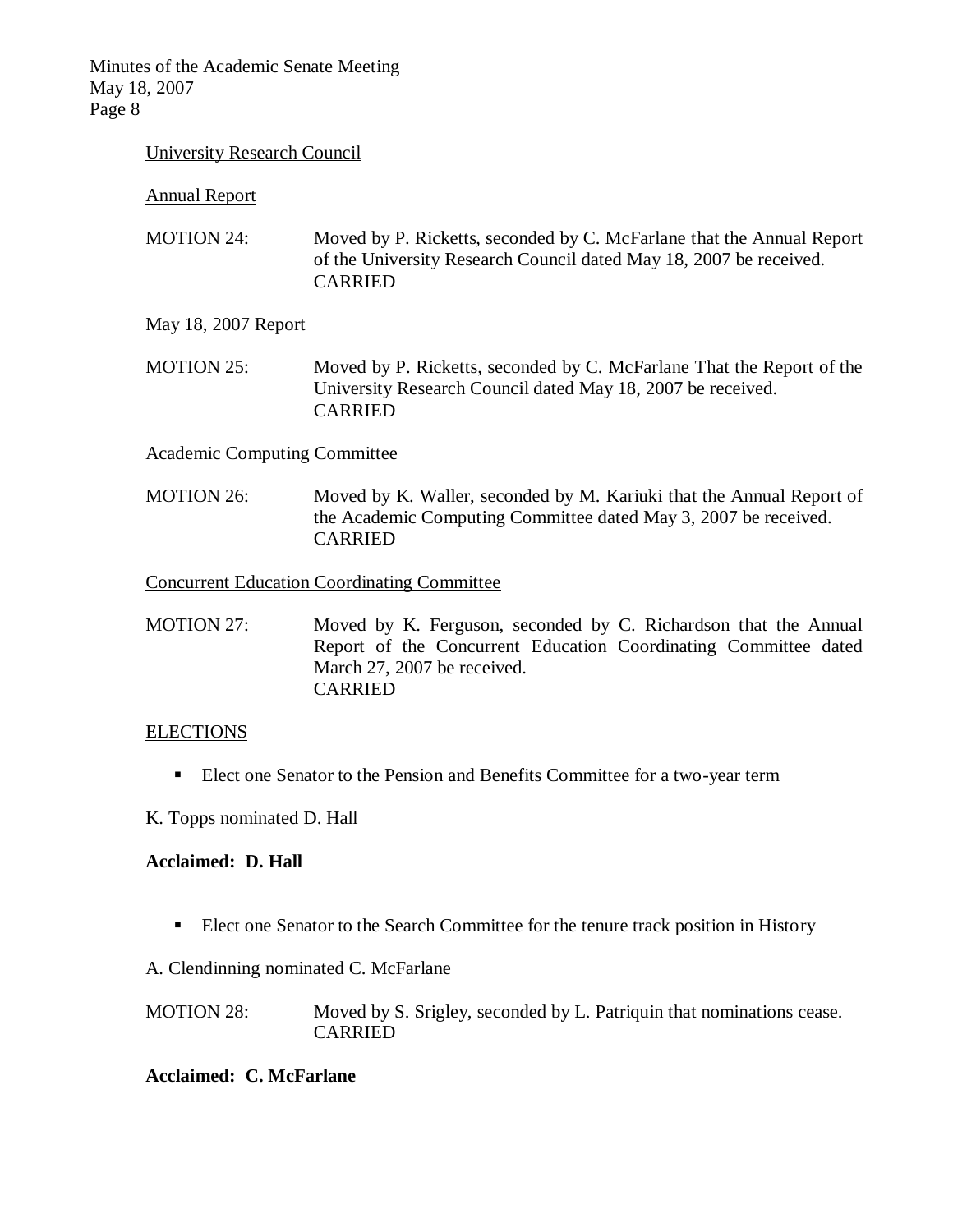Elections for positions on Senate Committees for 2007-08

- Elect one Senator from the Faculty of Education for the Academic Computing **Committee**
- M. Kariuki nominated K. Waller

MOTION 29: Moved by AB Graff, seconded by C. McFarlane that nominations cease. CARRIED

# **Acclaimed: K. Waller**

- **Elect two Senators from the Faculty of Education for the Academic Planning Committee**
- L. Frost nominated J. Allison
- R. Common nominated D. Gosse

MOTION 30: Moved by AB Graff, seconded by C. McFarlane that nominations cease. CARRIED

## **Acclaimed: J. Allison and D. Gosse**

 Elect one Senator from the Faculty of Education for the Admissions, Promotions and Petitions Committee

T. Campbell nominated S. Elliott-Johns

MOTION 30: Moved by L. Frost, seconded by C. Richardson that nominations cease. CARRIED

# **Acclaimed: S. Elliott-Johns**

**Elect two Senators from the Faculty of Education for the Appointments, Promotions** and Tenure Committee

MA Parr nominated T. Ryan D. Gosse nominated C. Shields

MOTION 31: Moved by AB Graff, seconded by C. McFarlane that nominations cease. **CARRIED** 

**Acclaimed: T. Ryan and C. Shields**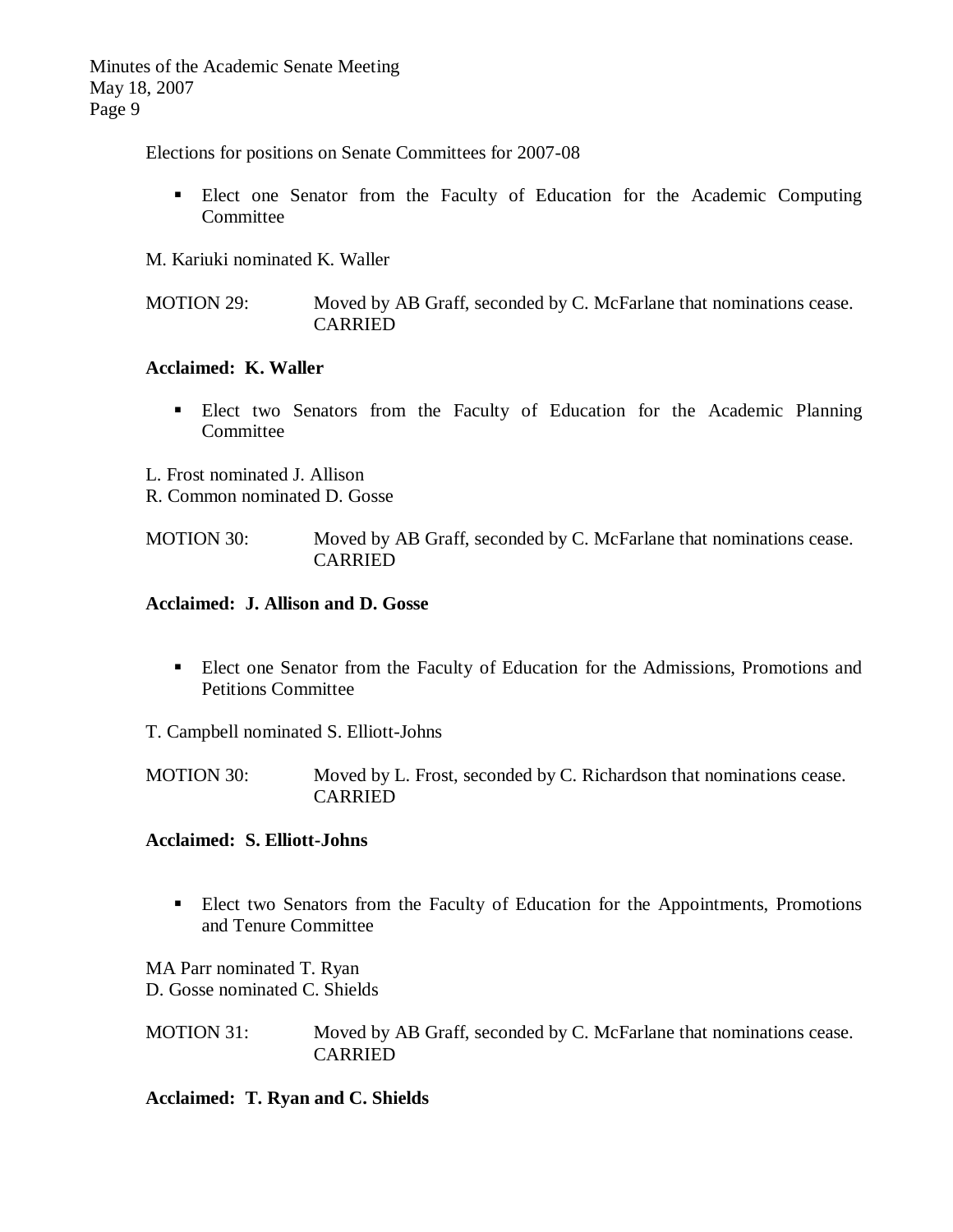> Elect one Senator from the Faculty of Arts and Science for the Appointments, Promotions and Tenure Committee

AB Graff nominated C. McFarlane

MOTION 32: Moved by K. Srigley, seconded by L. Patriquin that nominations cease. CARRIED

# **Acclaimed: C. McFarlane**

- Elect one Senator from the Faculty of Arts and Science and one Senator from the Faculty of Education for the APT Assessment Sub-Committee (Arts)
- F. Noël nominated Morrell (Arts) R. Common nominated J. McAuliffe (Education)
- MOTION 33: Moved by C. McFarlane, seconded by P. Ricketts that nominations cease. CARRIED

# **Acclaimed: G. Morrell and J. McAuliffe**

- Elect three Senators from the Faculty of Education for the APT Assessment Sub-Committee (Education)
- R. Common nominated L. Frost
- R. Common nominated C. Ricci
- R. Common nominated D. Franks

MOTION 34: Moved by AB Graff, seconded by P. Ricketts that nominations cease. CARRIED

**Acclaimed: L. Frost, C. Ricci and D. Franks**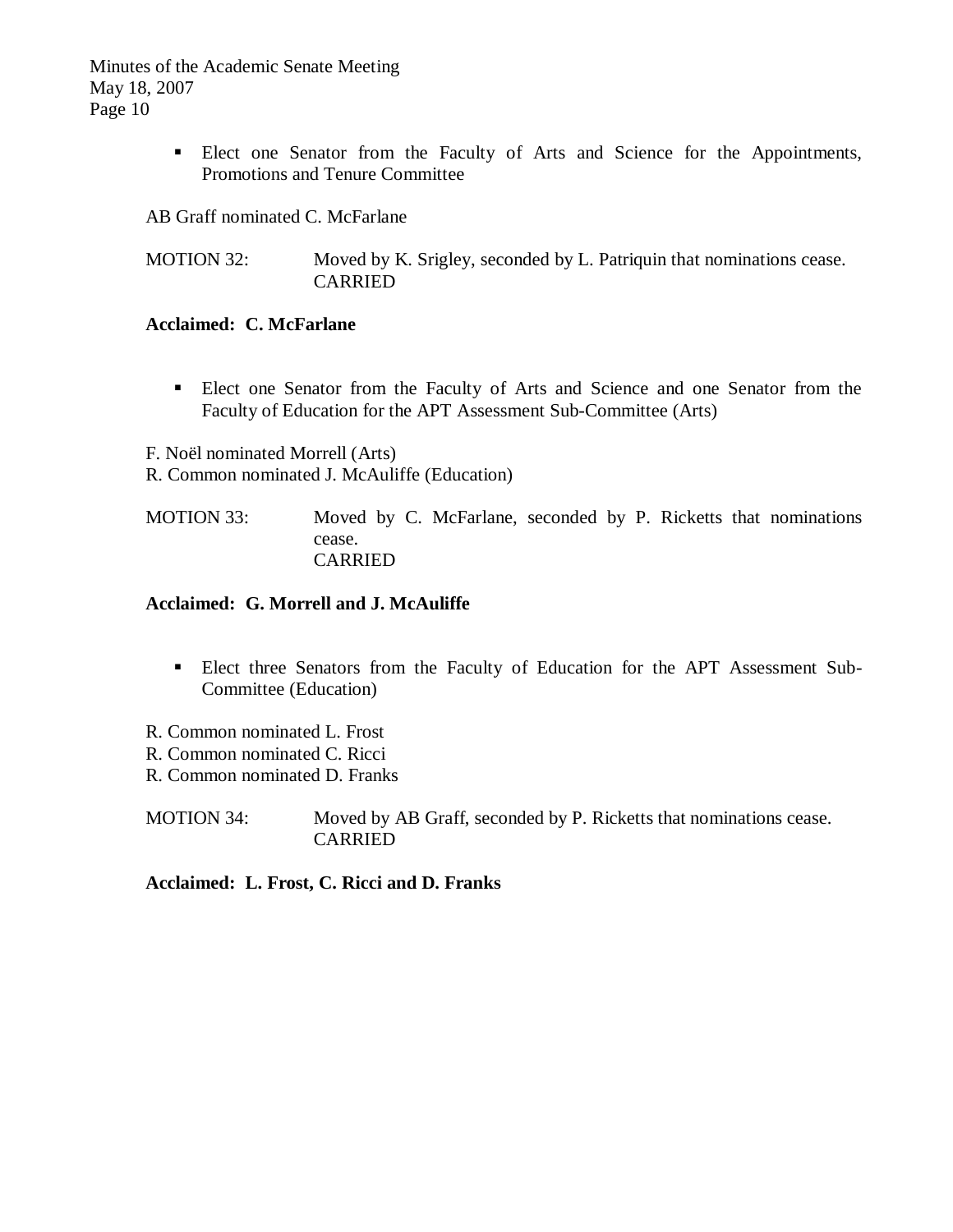> Elect one Senator from the Faculty of Arts and Science and one Senator from the Faculty of Education for the By-Laws and Striking Committee

AB Graff nominated R. Breton F. Noël nominated R. Fix

MOTION 35: Moved by AB Graff, seconded by C. McFarlane that nominations cease. CARRIED

# **Acclaimed: R. Breton and R. Fix**

**Elect two Senators from the Faculty of Education for the Distance Education Committee** 

MA Parr nominated K. MacLeod C. Richardson nominated K. Noël

MOTION 36: Moved by T. Campbell, seconded by J. Barnett that nominations cease. CARRIED

**Acclaimed: K. MacLeod and K. Noël**

Elect one Senator from the Faculty of Education for the Library Committee

L. Frost nominated G. Sharpe

MOTION 37: Moved by AB Graff, seconded by C. McFarlane that nominations cease. CARRIED

**Acclaimed: G. Sharpe**

- Elect one Senator from the Faculty of Education for the Student Affairs Committee
- T. Campbell nominated A. Bell

MOTION 38: Moved by C. McFarlane, seconded by AB Graff that nominations cease. CARRIED

**Acclaimed: A. Bell**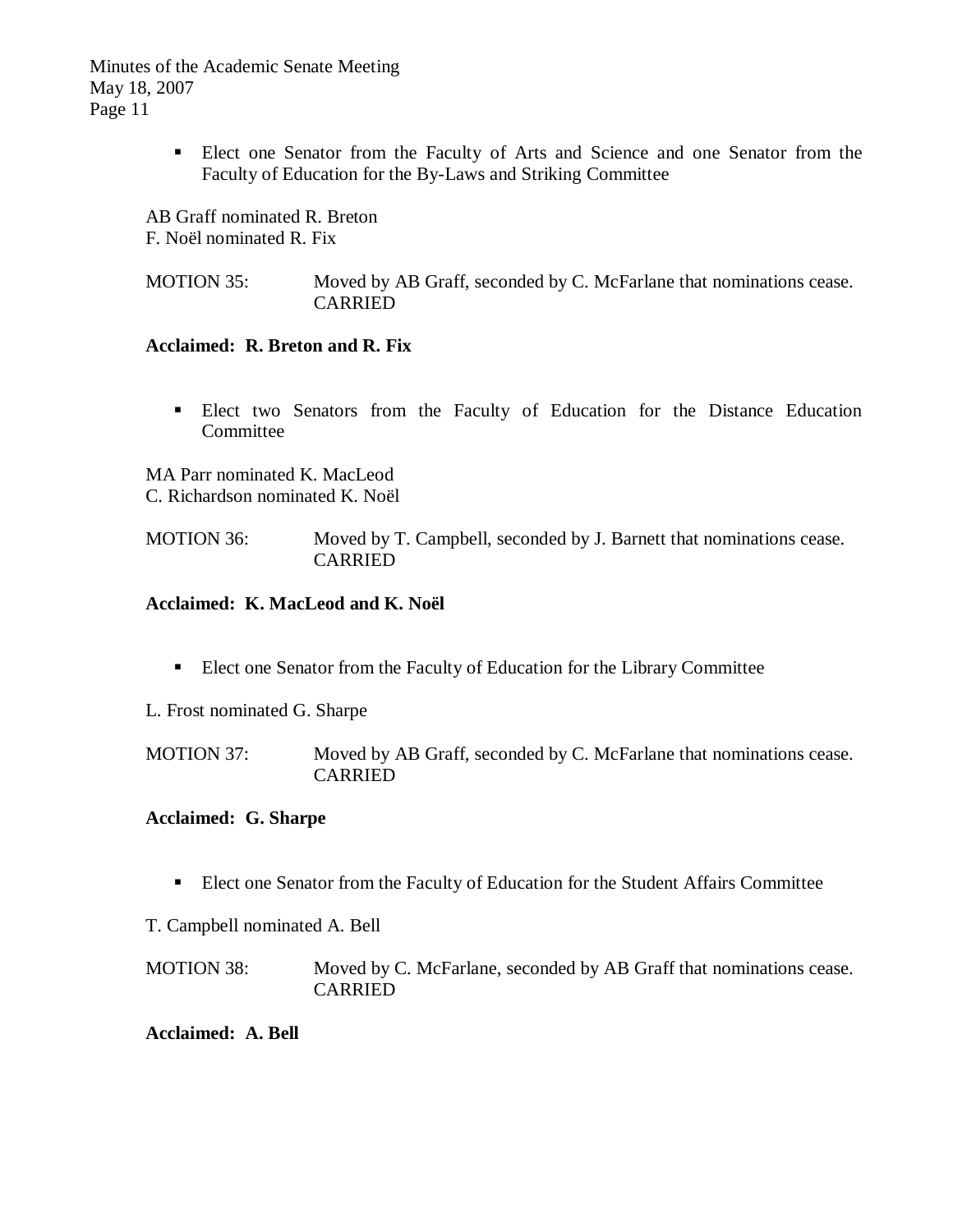- **Elect three Senators from the Faculty of Arts and Science for the Concurrent Education** Coordinating Committee
- C. McFarlane nominated R. Breton
- B. Nettlefold nominated M. Sroga
- K. Srigley nominated J. Murton

MOTION 39: Moved by AB Graff, seconded by C. McFarlane that nominations cease. CARRIED

## **Acclaimed: R. Breton, M. Sroga and J. Murton**

- Elect one Senator from the Faculty of Arts and Science and one Senator from the Faculty of Education to the Board of Governors
- T. Campbell nominated C. Richardson
- S. Srigley nominated K. Srigley

MOTION 40: Moved by C. McFarlane, seconded by AB Graff that nominations cease. CARRIED

# **Acclaimed: C. Richardson and K. Srigley**

- Elect one Senator from the Faculty of Education for the Consolidated Committee
- C. Frost nominated H. Rintoul

MOTION 41: Moved by AB Graff, seconded by C. McFarlane that nominations cease. CARRIED

## **Acclaimed: H. Rintoul**

There were three names offered from the Faculty of Arts and Science for the Distance Education Committee. Elections were held for Senate to elect two names from the following: NJ Baker, J. Barker and U. Kundrats.

### **Elected: NJ Baker and J. Barker**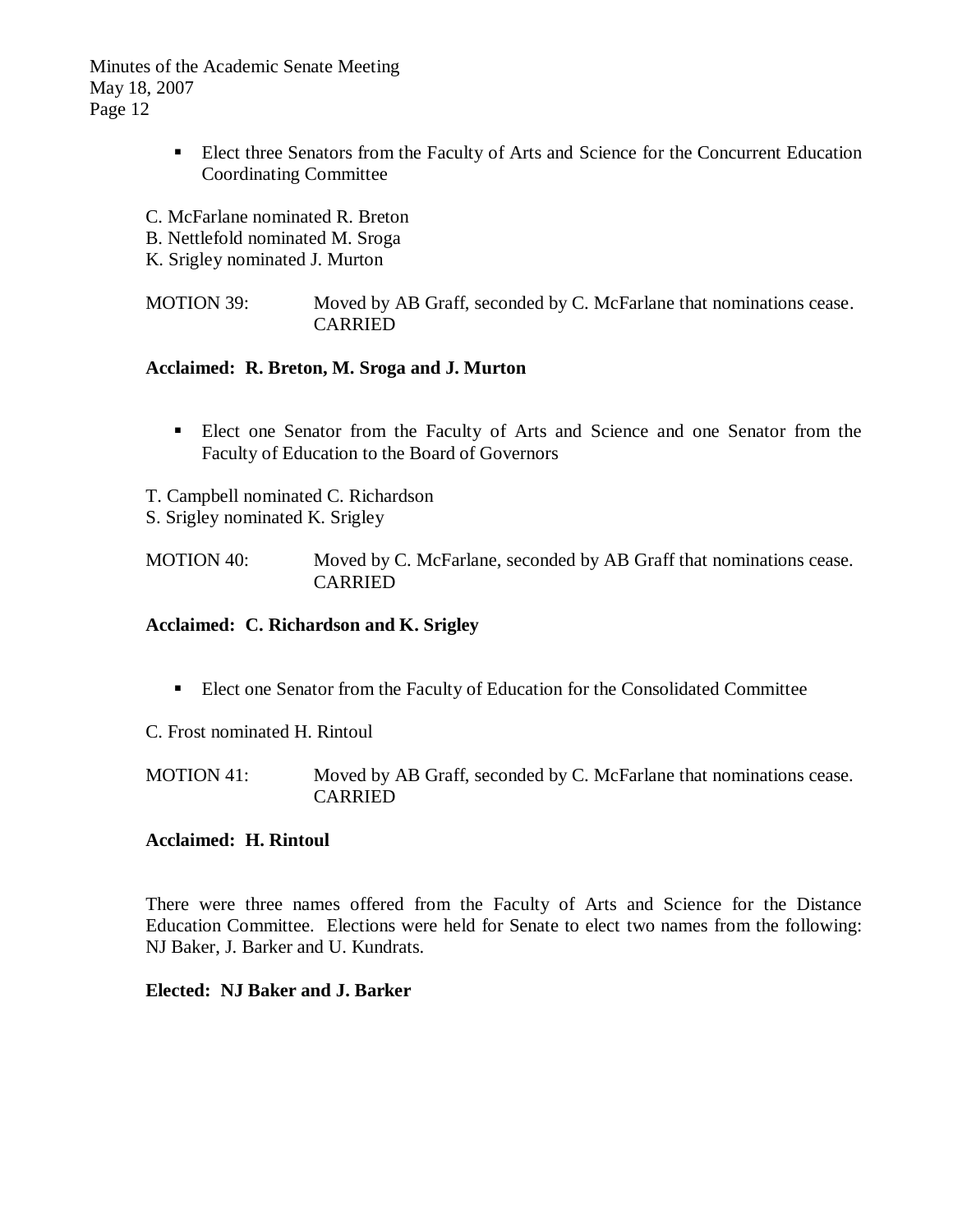### REPORTS OF REPRESENATIVE ON OTHER BODIES

## Personal Harassment and Discrimination Committee

Senate representative K. Srigley announced that the committee has recently met twice to respond to discussions and a motion made at the October and November Senate meetings. She is pleased to report that the entire policy will be reviewed including definitions, procedures and administration and the language will be made more sensitive. Other actions include the posting of the policy on the web and a direct link to a Campus Safety site. Senator Srigley also indicated that there is now approval for the appointment of a Human Rights Officer. A onepage pamphlet will be published clearly outlining the steps that should be taken if you are a victim of personal harassment. In order to assist with disseminating this information to students, the VP Student Life will consider this as part of their mandate.

## AMENDMENT OF BYLAWS

### Notice of Motion

That Senate approve the Guidelines for the Operation of the Student Academic Standing Appeals and Petitions Committee in Brantford.

\*Once passed by Senate, this document will go to By-laws and Striking to determine if a separate Senate Committee should be struck.

### OTHER BUSINESS

### Article 45.27 in the Collective Agreement

MOTION 42: Moved by D. Mock, seconded L. Patriquin that Senate approve the procedure for program redundancy established in this Article, and specifically the delegation, to a Senate Redundancy Committee, of Senate's power and authority to recommend to the Board a declaration of program redundancy, in accordance with Article 22(2)(j) of the Nipissing University Act. If Senate does not grant approval, Articles 26.23 to 26.26 of the 2003-2006 collective agreement will continue in force for the terms of this agreement. CARRIED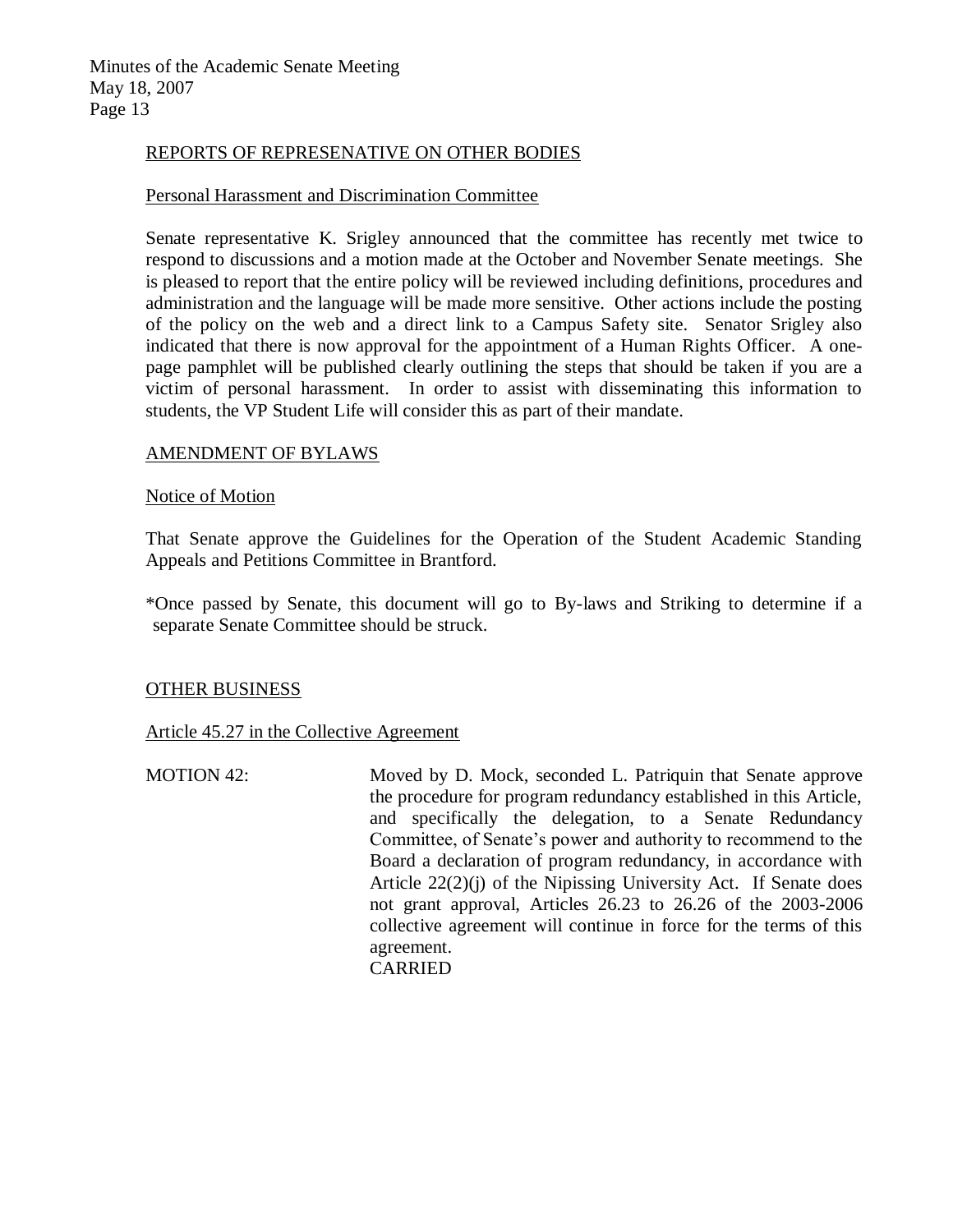### NEW BUSINESS

University Curriculum Committee

- MOTION 43: Moved by D. Mock, seconded by J. Long that Senate consider receipt of the Report of the University Curriculum Committee dated May 7, 2007. CARRIED
- MOTION 44: Moved by D. Mock, seconded by J. Long that the Report of the University Curriculum Committee dated May 7, 2007 be received. CARRIED
- MOTION 45: Moved by D. Mock, seconded by C. McFarlane that Senate approve the following consolidated motions relating to the proposed diploma: Teacher of a Native Language as a Second Language: Algonquin (Ojibwe), to add:
	- a. EDUC 1441 The Ojibwe Curriculum Gr. 1-12 Part 1, a 2-credit course;
	- a. EDUC 1442 Ojibwe Methodology Part 1, a 3-credit course;
	- b. EDUC 1443 Education and Schooling/Educational Psychology/Special Education Part 1, a 2-credit course;
	- c. EDUC 1444 The Ojibwe Language Part 1, a 2-credit course;
	- d. EDUC 1445 Technology and Learning Materials for Ojibwe 1, a 1-credit course;
	- e. EDUC 1446 Ojibwe Team-Teaching 1, a 3-credit course;
	- f. EDUC 1447 Observation and Practice Teaching (Ojibwe) 1, a 5-credit course;
	- g. EDUC 2441 The Ojibwe Curriculum Gr. 1-12 Part 2, a 2-credit course;
	- h. EDUC 2442 Ojibwe Methodology Part 2, a 3-credit course;
	- i. EDUC2443 Education and Schooling/Educational Psychology/Special Education Part 2, a 2-credit course;
	- j. EDUC 2444 The Ojibwe Language Part 2, a 2-credit course;
	- k. EDUC2445 Technology and Learning Materials for Ojibwe 2, a 1-credit course;
	- l. EDUC 2446 Ojibwe Team Teaching 2, a 3-credit course;
	- m. EDUC2447 Observation and Practice Teaching 2 (Ojibwe), a 5-credit course;
	- n. EDUC 3441 The Ojibwe Curriculum Gr. 1-12 Part 3, a 2-credit course;
	- o. EDUC 3442 Ojibwe Methodology Part 3, a 3-credit course;
	- p. EDUC3443 Education and Schooling/Educational Psychology/Special Education Part 3, a 2-credit course;
	- q. EDUC 3444 The Ojibwe Language Part 3, a 2-credit course;
	- r. EDUC3445 Technology and Learning Materials for Ojibwe 3, a 1-credit course;
	- s. EDUC3446 Ojibwe Team Teaching 3, a 3-credit course;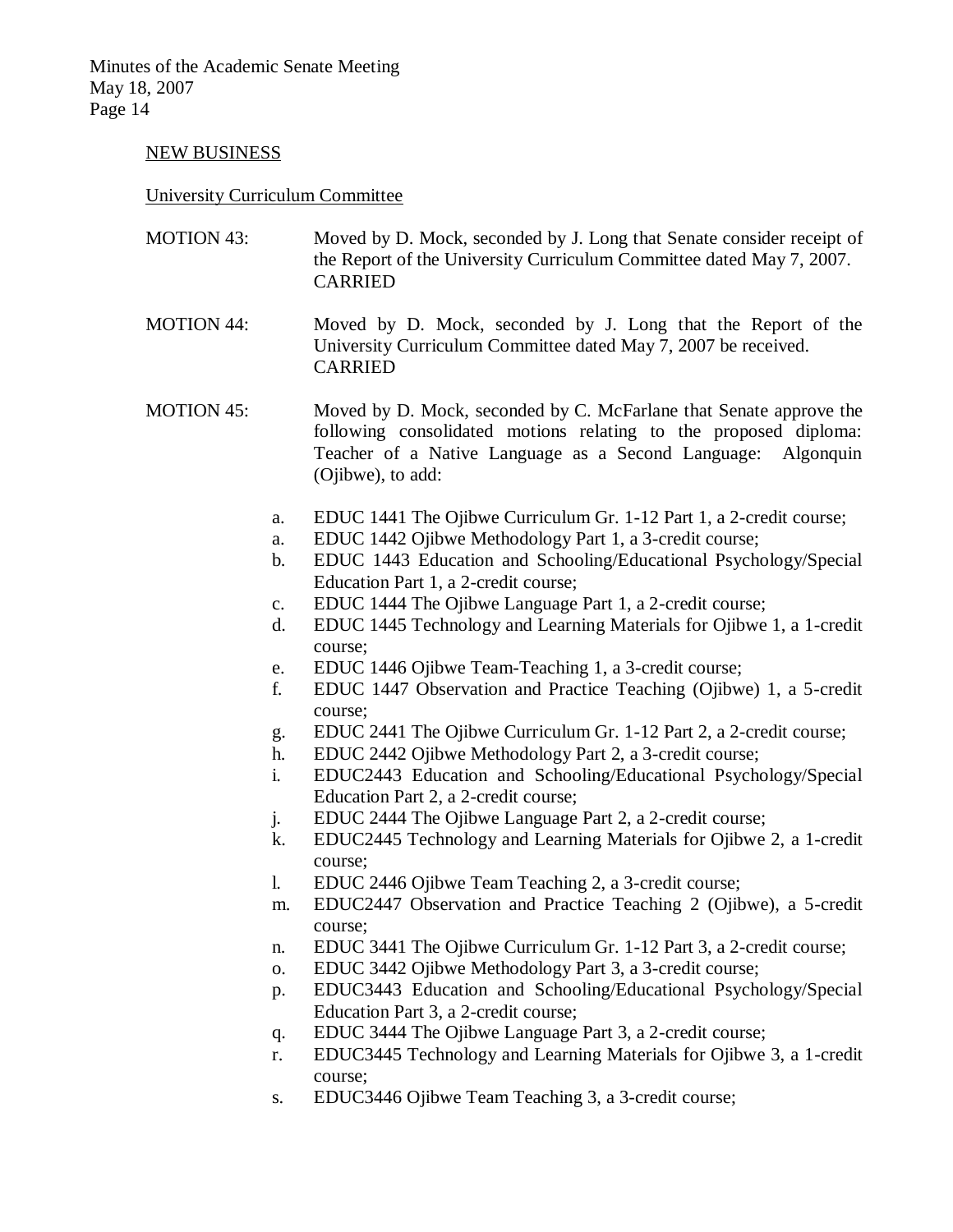- t. EDUC3447 Observation and Practice Teaching 3 (Ojibwe), a 5-credit course. CARRIED
- MOTION 46: Moved by D. Mock, seconded by I. Wassink that Senate give Stage Two "Curriculum Approval" to a Diploma: Teacher of a Native Language as a Second Language: Algonquin (Ojibwe) for the Native Language as a Second Language (NSL) Program, as outlined in the attached document. CARRIED
- MOTION 47: Moved by D. Mock, seconded by C. McFarlane that Senate approve the following consolidated motions relating to the proposed diploma: Teacher of Cree as a First Language, to add:
	- a. EDUC 1551 Cree Language and Literacy 1, a 3-credit course;
	- b. EDUC 1552 Cree Curriculum & Foundations 1, a 7-credit course;
	- c. EDUC1553 Observation and Practice Teaching (Primary/Junior) 1: Cree, a 5-credit course;
	- d. EDUC 2551 Cree Language and Literacy 2, a 2-credit course;
	- e. EDUC 2552 Cree Curriculum & Foundations 2, a 6-credit course;
	- f. EDUC2553 Observation and Practice Teaching (Primary/Junior) 2: Cree, a 5-credit course;
	- g. EDUC 3551 Cree Language and Literacy 3, a 3-credit course;
	- h. EDUC 3552 Cree Curriculum & Foundations 3, a 6-credit course;
	- i. EDUC3553 Observation and Practice Teaching (Primary/Junior) 3: Cree, a 5-credit course. CARRIED
- MOTION 48: Moved by D. Mock, seconded by C. McFarlane that Senate give Stage Two "Curriculum Approval" to a Diploma: Teacher of Cree as a First Language (P/J) for the Native Language as a First Language (NFL) Program, as outlined in the attached document. CARRIED

Admissions, Promotions and Petitions Committee

MOTION 49: Moved by A. Sparkes, seconded by J. Barnett that Senate consider receipt of the Report of the Admissions, Promotions and Petitions Committee dated May 16, 2007. CARRIED